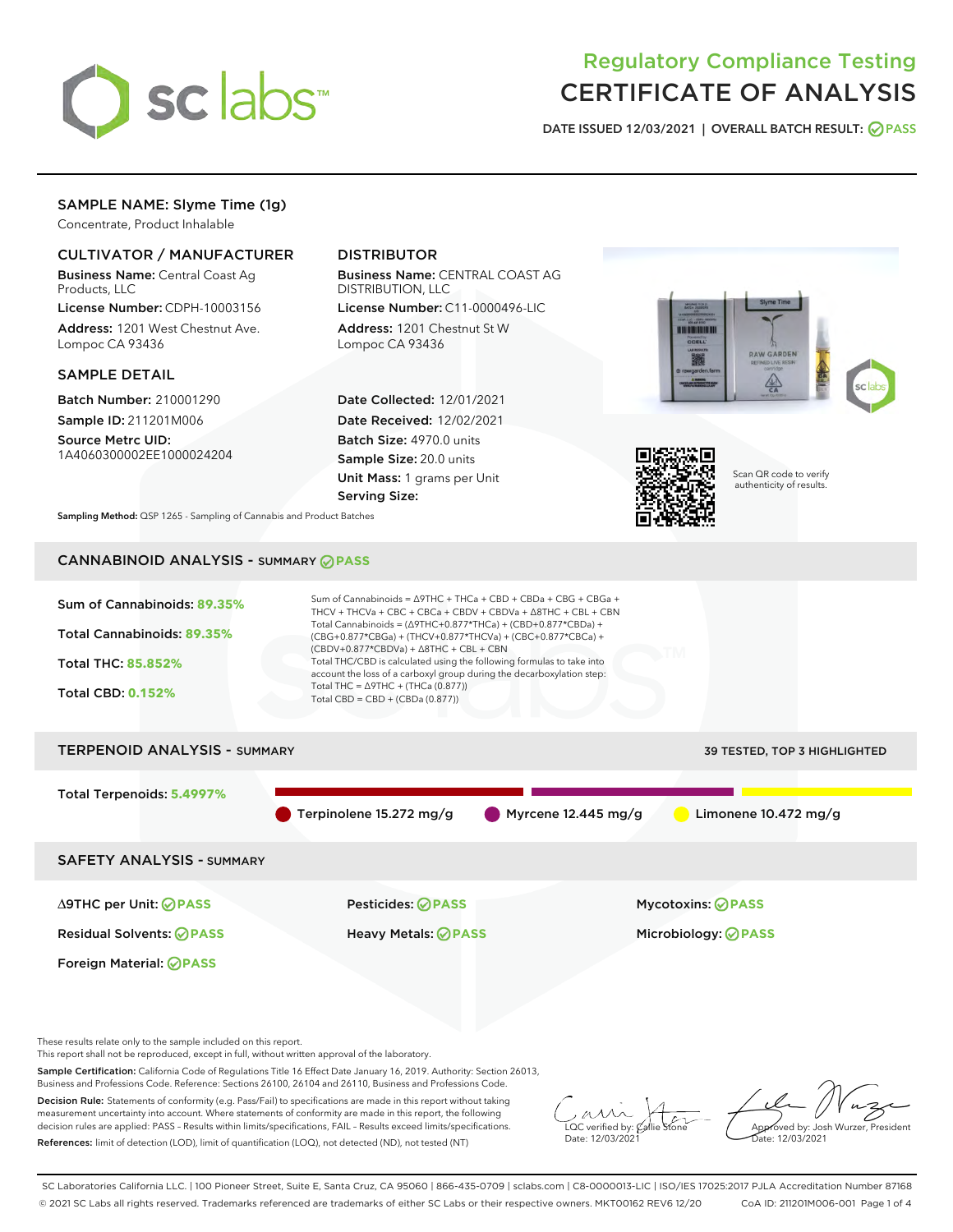



SLYME TIME (1G) | DATE ISSUED 12/03/2021 | OVERALL BATCH RESULT:  $\bigcirc$  PASS

#### CANNABINOID TEST RESULTS - 12/03/2021 2 PASS

Tested by high-performance liquid chromatography with diode-array detection (HPLC-DAD). **Method:** QSP 1157 - Analysis of Cannabinoids by HPLC-DAD

#### TOTAL CANNABINOIDS: **89.35%**

Total Cannabinoids (Total THC) + (Total CBD) + (Total CBG) + (Total THCV) + (Total CBC) + (Total CBDV) + ∆8THC + CBL + CBN

TOTAL THC: **85.852%** Total THC (∆9THC+0.877\*THCa)

TOTAL CBD: **0.152%**

Total CBD (CBD+0.877\*CBDa)

TOTAL CBG: 2.524% Total CBG (CBG+0.877\*CBGa)

TOTAL THCV: 0.36% Total THCV (THCV+0.877\*THCVa)

TOTAL CBC: ND Total CBC (CBC+0.877\*CBCa)

TOTAL CBDV: ND Total CBDV (CBDV+0.877\*CBDVa)

| <b>COMPOUND</b>            | LOD/LOQ<br>(mg/g) | <b>MEASUREMENT</b><br><b>UNCERTAINTY</b><br>(mg/g) | <b>RESULT</b><br>(mg/g) | <b>RESULT</b><br>(%) |
|----------------------------|-------------------|----------------------------------------------------|-------------------------|----------------------|
| <b>A9THC</b>               | 0.06/0.26         | ±29.533                                            | 858.52                  | 85.852               |
| <b>CBG</b>                 | 0.06/0.19         | ±0.994                                             | 25.24                   | 2.524                |
| <b>THCV</b>                | 0.1/0.2           | ±0.18                                              | 3.6                     | 0.36                 |
| $\triangle$ 8THC           | 0.1/0.4           | ±0.18                                              | 2.3                     | 0.23                 |
| <b>CBN</b>                 | 0.1/0.3           | ±0.15                                              | 2.3                     | 0.23                 |
| <b>CBD</b>                 | 0.07/0.29         | ±0.070                                             | 1.52                    | 0.152                |
| <b>THCa</b>                | 0.05/0.14         | N/A                                                | <b>ND</b>               | <b>ND</b>            |
| <b>THCVa</b>               | 0.07/0.20         | N/A                                                | <b>ND</b>               | <b>ND</b>            |
| <b>CBDa</b>                | 0.02/0.19         | N/A                                                | <b>ND</b>               | <b>ND</b>            |
| <b>CBDV</b>                | 0.04 / 0.15       | N/A                                                | <b>ND</b>               | <b>ND</b>            |
| <b>CBDVa</b>               | 0.03/0.53         | N/A                                                | <b>ND</b>               | <b>ND</b>            |
| <b>CBGa</b>                | 0.1/0.2           | N/A                                                | <b>ND</b>               | <b>ND</b>            |
| <b>CBL</b>                 | 0.06 / 0.24       | N/A                                                | <b>ND</b>               | <b>ND</b>            |
| <b>CBC</b>                 | 0.2 / 0.5         | N/A                                                | <b>ND</b>               | <b>ND</b>            |
| <b>CBCa</b>                | 0.07 / 0.28       | N/A                                                | <b>ND</b>               | <b>ND</b>            |
| <b>SUM OF CANNABINOIDS</b> |                   |                                                    | 893.5 mg/g              | 89.35%               |

#### **UNIT MASS: 1 grams per Unit**

| ∆9THC per Unit                        | 1120 per-package limit | 858.52 mg/unit | <b>PASS</b> |
|---------------------------------------|------------------------|----------------|-------------|
| <b>Total THC per Unit</b>             |                        | 858.52 mg/unit |             |
| <b>CBD</b> per Unit                   |                        | $1.52$ mg/unit |             |
| <b>Total CBD per Unit</b>             |                        | $1.52$ mg/unit |             |
| Sum of Cannabinoids<br>per Unit       |                        | 893.5 mg/unit  |             |
| <b>Total Cannabinoids</b><br>per Unit |                        | 893.5 mg/unit  |             |

| <b>COMPOUND</b>         | LOD/LOQ<br>(mg/g) | <b>MEASUREMENT</b><br><b>UNCERTAINTY</b><br>(mg/g) | <b>RESULT</b><br>(mg/g)                         | <b>RESULT</b><br>$(\%)$ |
|-------------------------|-------------------|----------------------------------------------------|-------------------------------------------------|-------------------------|
| Terpinolene             | 0.008 / 0.026     | ±0.3131                                            | 15.272                                          | 1.5272                  |
| <b>Myrcene</b>          | 0.008 / 0.025     | ±0.1605                                            | 12.445                                          | 1.2445                  |
| Limonene                | 0.005 / 0.016     | ±0.1497                                            | 10.472                                          | 1.0472                  |
| $\beta$ Caryophyllene   | 0.004 / 0.012     | ±0.1761                                            | 4.948                                           | 0.4948                  |
| $\beta$ Pinene          | 0.004 / 0.014     | ±0.0269                                            | 2.342                                           | 0.2342                  |
| $\alpha$ Pinene         | 0.005 / 0.017     | ±0.0155                                            | 1.801                                           | 0.1801                  |
| $\alpha$ Humulene       | 0.009/0.029       | ±0.0414                                            | 1.290                                           | 0.1290                  |
| Linalool                | 0.009 / 0.032     | ±0.0431                                            | 1.134                                           | 0.1134                  |
| Ocimene                 | 0.011 / 0.038     | ±0.0313                                            | 0.976                                           | 0.0976                  |
| <b>Terpineol</b>        | 0.016 / 0.055     | ±0.0480                                            | 0.781                                           | 0.0781                  |
| Fenchol                 | 0.010 / 0.034     | ±0.0210                                            | 0.542                                           | 0.0542                  |
| $\alpha$ Phellandrene   | 0.006 / 0.020     | ±0.0072                                            | 0.530                                           | 0.0530                  |
| 3 Carene                | 0.005 / 0.018     | ±0.0063                                            | 0.445                                           | 0.0445                  |
| trans-ß-Farnesene       | 0.008 / 0.025     | ±0.0155                                            | 0.437                                           | 0.0437                  |
| $\alpha$ Terpinene      | 0.005 / 0.017     | ±0.0062                                            | 0.416                                           | 0.0416                  |
| $\gamma$ Terpinene      | 0.006 / 0.018     | ±0.0045                                            | 0.262                                           | 0.0262                  |
| Valencene               | 0.009 / 0.030     | ±0.0161                                            | 0.234                                           | 0.0234                  |
| Camphene                | 0.005 / 0.015     | ±0.0020                                            | 0.170                                           | 0.0170                  |
| <b>Borneol</b>          | 0.005 / 0.016     | ±0.0043                                            | 0.103                                           | 0.0103                  |
| Nerolidol               | 0.009 / 0.028     | ±0.0060                                            | 0.095                                           | 0.0095                  |
| $\alpha$ Bisabolol      | 0.008 / 0.026     | ±0.0029                                            | 0.054                                           | 0.0054                  |
| Sabinene                | 0.004 / 0.014     | ±0.0006                                            | 0.047                                           | 0.0047                  |
| Eucalyptol              | 0.006 / 0.018     | ±0.0010                                            | 0.041                                           | 0.0041                  |
| Guaiol                  | 0.009 / 0.030     | ±0.0018                                            | 0.039                                           | 0.0039                  |
| Geraniol                | 0.002 / 0.007     | ±0.0016                                            | 0.037                                           | 0.0037                  |
| Fenchone                | 0.009 / 0.028     | ±0.0010                                            | 0.035                                           | 0.0035                  |
| p-Cymene                | 0.005 / 0.016     | ±0.0009                                            | 0.033                                           | 0.0033                  |
| Citronellol             | 0.003 / 0.010     | ±0.0008                                            | 0.016                                           | 0.0016                  |
| Sabinene Hydrate        | 0.006 / 0.022     | N/A                                                | <loq< th=""><th><loq< th=""></loq<></th></loq<> | <loq< th=""></loq<>     |
| Nerol                   | 0.003 / 0.011     | N/A                                                | <loq< th=""><th><loq< th=""></loq<></th></loq<> | <loq< th=""></loq<>     |
| Caryophyllene<br>Oxide  | 0.010 / 0.033     | N/A                                                | <loq< th=""><th><loq< th=""></loq<></th></loq<> | <loq< th=""></loq<>     |
| (-)-Isopulegol          | 0.005 / 0.016     | N/A                                                | ND                                              | <b>ND</b>               |
| Camphor                 | 0.006 / 0.019     | N/A                                                | ND                                              | ND                      |
| Isoborneol              | 0.004 / 0.012     | N/A                                                | ND                                              | <b>ND</b>               |
| Menthol                 | 0.008 / 0.025     | N/A                                                | ND                                              | <b>ND</b>               |
| $R-(+)$ -Pulegone       | 0.003 / 0.011     | N/A                                                | ND                                              | ND                      |
| <b>Geranyl Acetate</b>  | 0.004 / 0.014     | N/A                                                | ND                                              | <b>ND</b>               |
| $\alpha$ Cedrene        | 0.005 / 0.016     | N/A                                                | ND                                              | <b>ND</b>               |
| Cedrol                  | 0.008 / 0.027     | N/A                                                | ND                                              | ND                      |
| <b>TOTAL TERPENOIDS</b> |                   |                                                    | 54.997 mg/g                                     | 5.4997%                 |

SC Laboratories California LLC. | 100 Pioneer Street, Suite E, Santa Cruz, CA 95060 | 866-435-0709 | sclabs.com | C8-0000013-LIC | ISO/IES 17025:2017 PJLA Accreditation Number 87168 © 2021 SC Labs all rights reserved. Trademarks referenced are trademarks of either SC Labs or their respective owners. MKT00162 REV6 12/20 CoA ID: 211201M006-001 Page 2 of 4

# TERPENOID TEST RESULTS - 12/03/2021

Terpene analysis utilizing gas chromatography-flame ionization detection (GC-FID). **Method:** QSP 1192 - Analysis of Terpenoids by GC-FID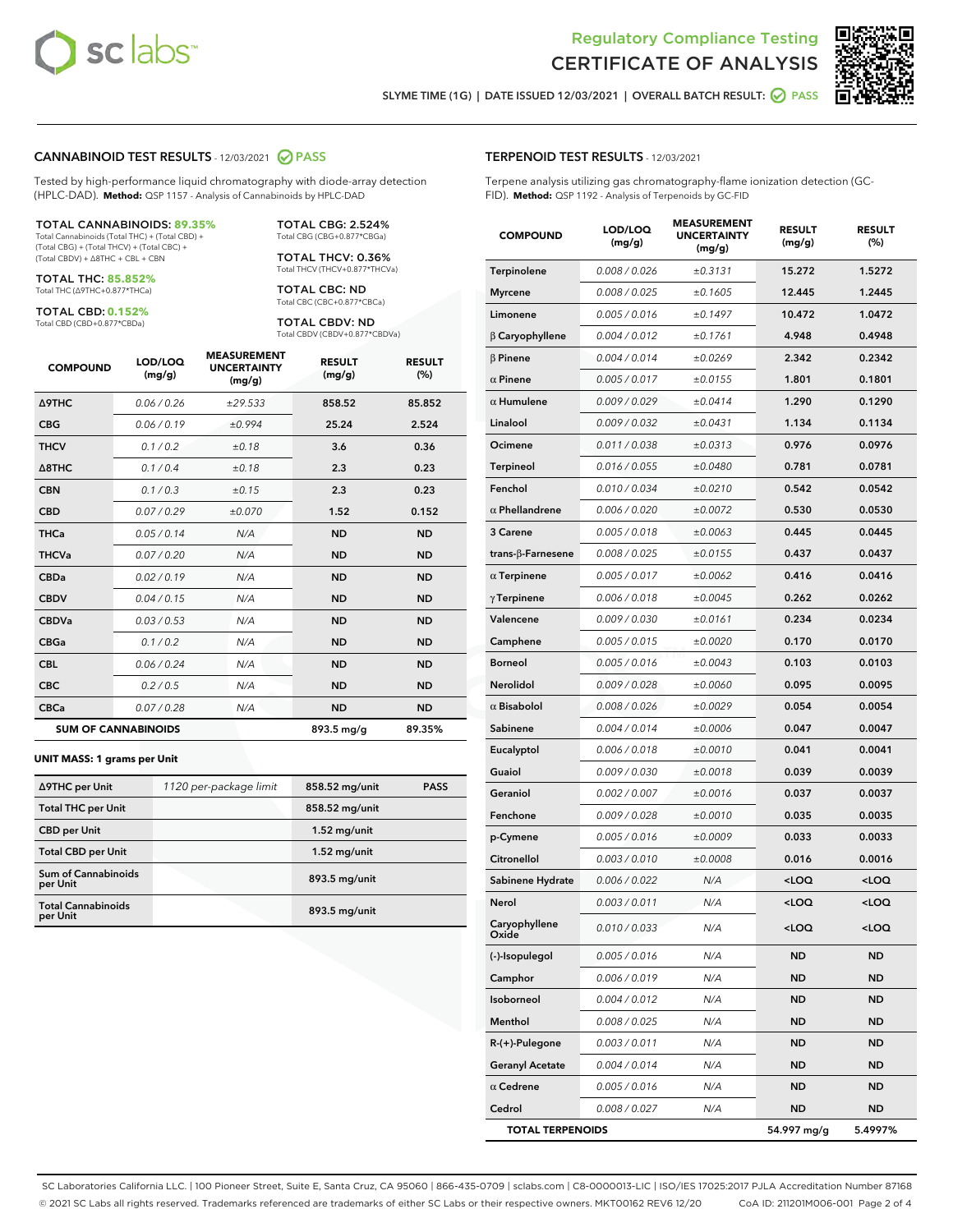



SLYME TIME (1G) | DATE ISSUED 12/03/2021 | OVERALL BATCH RESULT: 2 PASS

# CATEGORY 1 PESTICIDE TEST RESULTS - 12/03/2021 2 PASS

Pesticide and plant growth regulator analysis utilizing high-performance liquid chromatography-mass spectrometry (HPLC-MS) or gas chromatography-mass spectrometry (GC-MS). \*GC-MS utilized where indicated. **Method:** QSP 1212 - Analysis of Pesticides and Mycotoxins by LC-MS or QSP 1213 - Analysis of Pesticides by GC-MS

| 0.03/0.08<br><b>ND</b><br>Aldicarb<br>$>$ LOD<br>N/A<br><b>PASS</b><br>Carbofuran<br>0.02/0.05<br><b>PASS</b><br>$>$ LOD<br>N/A<br><b>ND</b><br>Chlordane*<br>0.03 / 0.08<br>N/A<br><b>ND</b><br><b>PASS</b><br>$\ge$ LOD<br>Chlorfenapyr*<br>0.03/0.10<br>N/A<br><b>PASS</b><br>$\ge$ LOD<br><b>ND</b><br>N/A<br><b>ND</b><br><b>PASS</b><br>Chlorpyrifos<br>0.02 / 0.06<br>$\ge$ LOD<br>Coumaphos<br>0.02 / 0.07<br>N/A<br><b>ND</b><br><b>PASS</b><br>$\ge$ LOD<br>Daminozide<br>0.02 / 0.07<br>N/A<br><b>ND</b><br><b>PASS</b><br>$\ge$ LOD<br><b>DDVP</b><br>0.03/0.09<br>$>$ LOD<br>N/A<br><b>ND</b><br><b>PASS</b><br>(Dichlorvos)<br>Dimethoate<br>0.03/0.08<br>$>$ LOD<br>N/A<br><b>ND</b><br><b>PASS</b><br>0.03/0.10<br>N/A<br><b>ND</b><br><b>PASS</b><br>Ethoprop(hos)<br>$\ge$ LOD<br>0.02 / 0.06<br>N/A<br><b>ND</b><br><b>PASS</b><br>Etofenprox<br>$\ge$ LOD<br>Fenoxycarb<br>0.03 / 0.08<br>N/A<br><b>ND</b><br><b>PASS</b><br>$\ge$ LOD<br>0.03 / 0.08<br><b>ND</b><br><b>PASS</b><br>Fipronil<br>$\ge$ LOD<br>N/A<br>Imazalil<br>0.02 / 0.06<br>$\ge$ LOD<br>N/A<br><b>ND</b><br><b>PASS</b><br>Methiocarb<br>0.02 / 0.07<br>N/A<br><b>ND</b><br><b>PASS</b><br>$\ge$ LOD<br>Methyl<br>0.03/0.10<br>$\ge$ LOD<br>N/A<br><b>ND</b><br><b>PASS</b><br>parathion<br>0.03/0.09<br><b>Mevinphos</b><br>$\ge$ LOD<br>N/A<br><b>ND</b><br><b>PASS</b><br>Paclobutrazol<br>0.02 / 0.05<br>$\ge$ LOD<br>N/A<br><b>ND</b><br><b>PASS</b><br>0.03/0.09<br>$\ge$ LOD<br>N/A<br><b>ND</b><br><b>PASS</b><br>Propoxur<br>Spiroxamine<br>0.03 / 0.08<br>$\ge$ LOD<br>N/A<br><b>ND</b><br><b>PASS</b><br>0.03/0.10<br><b>ND</b><br><b>PASS</b><br><b>Thiacloprid</b><br>$\ge$ LOD<br>N/A | <b>COMPOUND</b> | LOD/LOQ<br>$(\mu g/g)$ | <b>ACTION</b><br>LIMIT<br>$(\mu g/g)$ | <b>MEASUREMENT</b><br><b>UNCERTAINTY</b><br>$(\mu g/g)$ | <b>RESULT</b><br>$(\mu g/g)$ | <b>RESULT</b> |
|----------------------------------------------------------------------------------------------------------------------------------------------------------------------------------------------------------------------------------------------------------------------------------------------------------------------------------------------------------------------------------------------------------------------------------------------------------------------------------------------------------------------------------------------------------------------------------------------------------------------------------------------------------------------------------------------------------------------------------------------------------------------------------------------------------------------------------------------------------------------------------------------------------------------------------------------------------------------------------------------------------------------------------------------------------------------------------------------------------------------------------------------------------------------------------------------------------------------------------------------------------------------------------------------------------------------------------------------------------------------------------------------------------------------------------------------------------------------------------------------------------------------------------------------------------------------------------------------------------------------------------------------------------------------------------------------|-----------------|------------------------|---------------------------------------|---------------------------------------------------------|------------------------------|---------------|
|                                                                                                                                                                                                                                                                                                                                                                                                                                                                                                                                                                                                                                                                                                                                                                                                                                                                                                                                                                                                                                                                                                                                                                                                                                                                                                                                                                                                                                                                                                                                                                                                                                                                                              |                 |                        |                                       |                                                         |                              |               |
|                                                                                                                                                                                                                                                                                                                                                                                                                                                                                                                                                                                                                                                                                                                                                                                                                                                                                                                                                                                                                                                                                                                                                                                                                                                                                                                                                                                                                                                                                                                                                                                                                                                                                              |                 |                        |                                       |                                                         |                              |               |
|                                                                                                                                                                                                                                                                                                                                                                                                                                                                                                                                                                                                                                                                                                                                                                                                                                                                                                                                                                                                                                                                                                                                                                                                                                                                                                                                                                                                                                                                                                                                                                                                                                                                                              |                 |                        |                                       |                                                         |                              |               |
|                                                                                                                                                                                                                                                                                                                                                                                                                                                                                                                                                                                                                                                                                                                                                                                                                                                                                                                                                                                                                                                                                                                                                                                                                                                                                                                                                                                                                                                                                                                                                                                                                                                                                              |                 |                        |                                       |                                                         |                              |               |
|                                                                                                                                                                                                                                                                                                                                                                                                                                                                                                                                                                                                                                                                                                                                                                                                                                                                                                                                                                                                                                                                                                                                                                                                                                                                                                                                                                                                                                                                                                                                                                                                                                                                                              |                 |                        |                                       |                                                         |                              |               |
|                                                                                                                                                                                                                                                                                                                                                                                                                                                                                                                                                                                                                                                                                                                                                                                                                                                                                                                                                                                                                                                                                                                                                                                                                                                                                                                                                                                                                                                                                                                                                                                                                                                                                              |                 |                        |                                       |                                                         |                              |               |
|                                                                                                                                                                                                                                                                                                                                                                                                                                                                                                                                                                                                                                                                                                                                                                                                                                                                                                                                                                                                                                                                                                                                                                                                                                                                                                                                                                                                                                                                                                                                                                                                                                                                                              |                 |                        |                                       |                                                         |                              |               |
|                                                                                                                                                                                                                                                                                                                                                                                                                                                                                                                                                                                                                                                                                                                                                                                                                                                                                                                                                                                                                                                                                                                                                                                                                                                                                                                                                                                                                                                                                                                                                                                                                                                                                              |                 |                        |                                       |                                                         |                              |               |
|                                                                                                                                                                                                                                                                                                                                                                                                                                                                                                                                                                                                                                                                                                                                                                                                                                                                                                                                                                                                                                                                                                                                                                                                                                                                                                                                                                                                                                                                                                                                                                                                                                                                                              |                 |                        |                                       |                                                         |                              |               |
|                                                                                                                                                                                                                                                                                                                                                                                                                                                                                                                                                                                                                                                                                                                                                                                                                                                                                                                                                                                                                                                                                                                                                                                                                                                                                                                                                                                                                                                                                                                                                                                                                                                                                              |                 |                        |                                       |                                                         |                              |               |
|                                                                                                                                                                                                                                                                                                                                                                                                                                                                                                                                                                                                                                                                                                                                                                                                                                                                                                                                                                                                                                                                                                                                                                                                                                                                                                                                                                                                                                                                                                                                                                                                                                                                                              |                 |                        |                                       |                                                         |                              |               |
|                                                                                                                                                                                                                                                                                                                                                                                                                                                                                                                                                                                                                                                                                                                                                                                                                                                                                                                                                                                                                                                                                                                                                                                                                                                                                                                                                                                                                                                                                                                                                                                                                                                                                              |                 |                        |                                       |                                                         |                              |               |
|                                                                                                                                                                                                                                                                                                                                                                                                                                                                                                                                                                                                                                                                                                                                                                                                                                                                                                                                                                                                                                                                                                                                                                                                                                                                                                                                                                                                                                                                                                                                                                                                                                                                                              |                 |                        |                                       |                                                         |                              |               |
|                                                                                                                                                                                                                                                                                                                                                                                                                                                                                                                                                                                                                                                                                                                                                                                                                                                                                                                                                                                                                                                                                                                                                                                                                                                                                                                                                                                                                                                                                                                                                                                                                                                                                              |                 |                        |                                       |                                                         |                              |               |
|                                                                                                                                                                                                                                                                                                                                                                                                                                                                                                                                                                                                                                                                                                                                                                                                                                                                                                                                                                                                                                                                                                                                                                                                                                                                                                                                                                                                                                                                                                                                                                                                                                                                                              |                 |                        |                                       |                                                         |                              |               |
|                                                                                                                                                                                                                                                                                                                                                                                                                                                                                                                                                                                                                                                                                                                                                                                                                                                                                                                                                                                                                                                                                                                                                                                                                                                                                                                                                                                                                                                                                                                                                                                                                                                                                              |                 |                        |                                       |                                                         |                              |               |
|                                                                                                                                                                                                                                                                                                                                                                                                                                                                                                                                                                                                                                                                                                                                                                                                                                                                                                                                                                                                                                                                                                                                                                                                                                                                                                                                                                                                                                                                                                                                                                                                                                                                                              |                 |                        |                                       |                                                         |                              |               |
|                                                                                                                                                                                                                                                                                                                                                                                                                                                                                                                                                                                                                                                                                                                                                                                                                                                                                                                                                                                                                                                                                                                                                                                                                                                                                                                                                                                                                                                                                                                                                                                                                                                                                              |                 |                        |                                       |                                                         |                              |               |
|                                                                                                                                                                                                                                                                                                                                                                                                                                                                                                                                                                                                                                                                                                                                                                                                                                                                                                                                                                                                                                                                                                                                                                                                                                                                                                                                                                                                                                                                                                                                                                                                                                                                                              |                 |                        |                                       |                                                         |                              |               |
|                                                                                                                                                                                                                                                                                                                                                                                                                                                                                                                                                                                                                                                                                                                                                                                                                                                                                                                                                                                                                                                                                                                                                                                                                                                                                                                                                                                                                                                                                                                                                                                                                                                                                              |                 |                        |                                       |                                                         |                              |               |
|                                                                                                                                                                                                                                                                                                                                                                                                                                                                                                                                                                                                                                                                                                                                                                                                                                                                                                                                                                                                                                                                                                                                                                                                                                                                                                                                                                                                                                                                                                                                                                                                                                                                                              |                 |                        |                                       |                                                         |                              |               |

# CATEGORY 2 PESTICIDE TEST RESULTS - 12/03/2021 @ PASS

| <b>COMPOUND</b>          | LOD/LOO<br>$(\mu g/g)$ | <b>ACTION</b><br>LIMIT<br>$(\mu g/g)$ | <b>MEASUREMENT</b><br><b>UNCERTAINTY</b><br>$(\mu g/g)$ | <b>RESULT</b><br>$(\mu g/g)$ | <b>RESULT</b> |  |
|--------------------------|------------------------|---------------------------------------|---------------------------------------------------------|------------------------------|---------------|--|
| Abamectin                | 0.03/0.10              | 0.1                                   | N/A                                                     | <b>ND</b>                    | <b>PASS</b>   |  |
| Acephate                 | 0.02/0.07              | 0.1                                   | N/A                                                     | <b>ND</b>                    | <b>PASS</b>   |  |
| Acequinocyl              | 0.02/0.07              | 0.1                                   | N/A                                                     | <b>ND</b>                    | <b>PASS</b>   |  |
| Acetamiprid              | 0.02/0.05              | 0.1                                   | N/A                                                     | <b>ND</b>                    | <b>PASS</b>   |  |
| Azoxystrobin             | 0.02/0.07              | 0.1                                   | N/A                                                     | <b>ND</b>                    | <b>PASS</b>   |  |
| <b>Bifenazate</b>        | 0.01/0.04              | 0.1                                   | N/A                                                     | <b>ND</b>                    | <b>PASS</b>   |  |
| <b>Bifenthrin</b>        | 0.02/0.05              | 3                                     | N/A                                                     | <b>ND</b>                    | <b>PASS</b>   |  |
| <b>Boscalid</b>          | 0.03/0.09              | 0.1                                   | N/A                                                     | <b>ND</b>                    | <b>PASS</b>   |  |
| Captan                   | 0.19/0.57              | 0.7                                   | N/A                                                     | <b>ND</b>                    | <b>PASS</b>   |  |
| Carbaryl                 | 0.02/0.06              | 0.5                                   | N/A                                                     | <b>ND</b>                    | <b>PASS</b>   |  |
| Chlorantranilip-<br>role | 0.04/0.12              | 10                                    | N/A                                                     | <b>ND</b>                    | <b>PASS</b>   |  |
| Clofentezine             | 0.03/0.09              | 0.1                                   | N/A                                                     | <b>ND</b>                    | <b>PASS</b>   |  |

# CATEGORY 2 PESTICIDE TEST RESULTS - 12/03/2021 continued

| <b>COMPOUND</b>               | LOD/LOQ<br>(µg/g) | <b>ACTION</b><br><b>LIMIT</b><br>(µg/g) | <b>MEASUREMENT</b><br><b>UNCERTAINTY</b><br>$(\mu g/g)$ | <b>RESULT</b><br>(µg/g) | <b>RESULT</b> |
|-------------------------------|-------------------|-----------------------------------------|---------------------------------------------------------|-------------------------|---------------|
| Cyfluthrin                    | 0.12 / 0.38       | $\overline{c}$                          | N/A                                                     | <b>ND</b>               | <b>PASS</b>   |
| Cypermethrin                  | 0.11 / 0.32       | $\mathcal{I}$                           | N/A                                                     | <b>ND</b>               | <b>PASS</b>   |
| <b>Diazinon</b>               | 0.02 / 0.05       | 0.1                                     | N/A                                                     | <b>ND</b>               | <b>PASS</b>   |
| Dimethomorph                  | 0.03 / 0.09       | 2                                       | N/A                                                     | <b>ND</b>               | <b>PASS</b>   |
| Etoxazole                     | 0.02 / 0.06       | 0.1                                     | N/A                                                     | <b>ND</b>               | <b>PASS</b>   |
| Fenhexamid                    | 0.03 / 0.09       | 0.1                                     | N/A                                                     | <b>ND</b>               | <b>PASS</b>   |
| Fenpyroximate                 | 0.02 / 0.06       | 0.1                                     | N/A                                                     | <b>ND</b>               | <b>PASS</b>   |
| Flonicamid                    | 0.03/0.10         | 0.1                                     | N/A                                                     | <b>ND</b>               | <b>PASS</b>   |
| Fludioxonil                   | 0.03 / 0.10       | 0.1                                     | N/A                                                     | <b>ND</b>               | <b>PASS</b>   |
| Hexythiazox                   | 0.02 / 0.07       | 0.1                                     | N/A                                                     | <b>ND</b>               | <b>PASS</b>   |
| Imidacloprid                  | 0.04 / 0.11       | 5                                       | N/A                                                     | <b>ND</b>               | <b>PASS</b>   |
| Kresoxim-methyl               | 0.02 / 0.07       | 0.1                                     | N/A                                                     | <b>ND</b>               | <b>PASS</b>   |
| Malathion                     | 0.03 / 0.09       | 0.5                                     | N/A                                                     | <b>ND</b>               | <b>PASS</b>   |
| Metalaxyl                     | 0.02 / 0.07       | $\overline{c}$                          | N/A                                                     | <b>ND</b>               | <b>PASS</b>   |
| Methomyl                      | 0.03/0.10         | 1                                       | N/A                                                     | <b>ND</b>               | <b>PASS</b>   |
| Myclobutanil                  | 0.03 / 0.09       | 0.1                                     | N/A                                                     | <b>ND</b>               | <b>PASS</b>   |
| Naled                         | 0.02 / 0.07       | 0.1                                     | N/A                                                     | <b>ND</b>               | <b>PASS</b>   |
| Oxamyl                        | 0.04 / 0.11       | 0.5                                     | N/A                                                     | ND                      | <b>PASS</b>   |
| Pentachloronitro-<br>benzene* | 0.03 / 0.09       | 0.1                                     | N/A                                                     | <b>ND</b>               | <b>PASS</b>   |
| Permethrin                    | 0.04 / 0.12       | 0.5                                     | N/A                                                     | <b>ND</b>               | <b>PASS</b>   |
| Phosmet                       | 0.03 / 0.10       | 0.1                                     | N/A                                                     | <b>ND</b>               | <b>PASS</b>   |
| Piperonylbu-<br>toxide        | 0.02 / 0.07       | 3                                       | N/A                                                     | <b>ND</b>               | <b>PASS</b>   |
| Prallethrin                   | 0.03 / 0.08       | 0.1                                     | N/A                                                     | <b>ND</b>               | <b>PASS</b>   |
| Propiconazole                 | 0.02 / 0.07       | 0.1                                     | N/A                                                     | <b>ND</b>               | <b>PASS</b>   |
| Pyrethrins                    | 0.04 / 0.12       | 0.5                                     | N/A                                                     | <b>ND</b>               | <b>PASS</b>   |
| Pyridaben                     | 0.02 / 0.07       | 0.1                                     | N/A                                                     | <b>ND</b>               | <b>PASS</b>   |
| Spinetoram                    | 0.02 / 0.07       | 0.1                                     | N/A                                                     | <b>ND</b>               | <b>PASS</b>   |
| Spinosad                      | 0.02 / 0.07       | 0.1                                     | N/A                                                     | <b>ND</b>               | <b>PASS</b>   |
| Spiromesifen                  | 0.02 / 0.05       | 0.1                                     | N/A                                                     | <b>ND</b>               | <b>PASS</b>   |
| Spirotetramat                 | 0.02 / 0.06       | 0.1                                     | N/A                                                     | <b>ND</b>               | <b>PASS</b>   |
| Tebuconazole                  | 0.02 / 0.07       | 0.1                                     | N/A                                                     | <b>ND</b>               | <b>PASS</b>   |
| Thiamethoxam                  | 0.03 / 0.10       | 5                                       | N/A                                                     | <b>ND</b>               | <b>PASS</b>   |
| Trifloxystrobin               | 0.03 / 0.08       | 0.1                                     | N/A                                                     | <b>ND</b>               | <b>PASS</b>   |

SC Laboratories California LLC. | 100 Pioneer Street, Suite E, Santa Cruz, CA 95060 | 866-435-0709 | sclabs.com | C8-0000013-LIC | ISO/IES 17025:2017 PJLA Accreditation Number 87168 © 2021 SC Labs all rights reserved. Trademarks referenced are trademarks of either SC Labs or their respective owners. MKT00162 REV6 12/20 CoA ID: 211201M006-001 Page 3 of 4